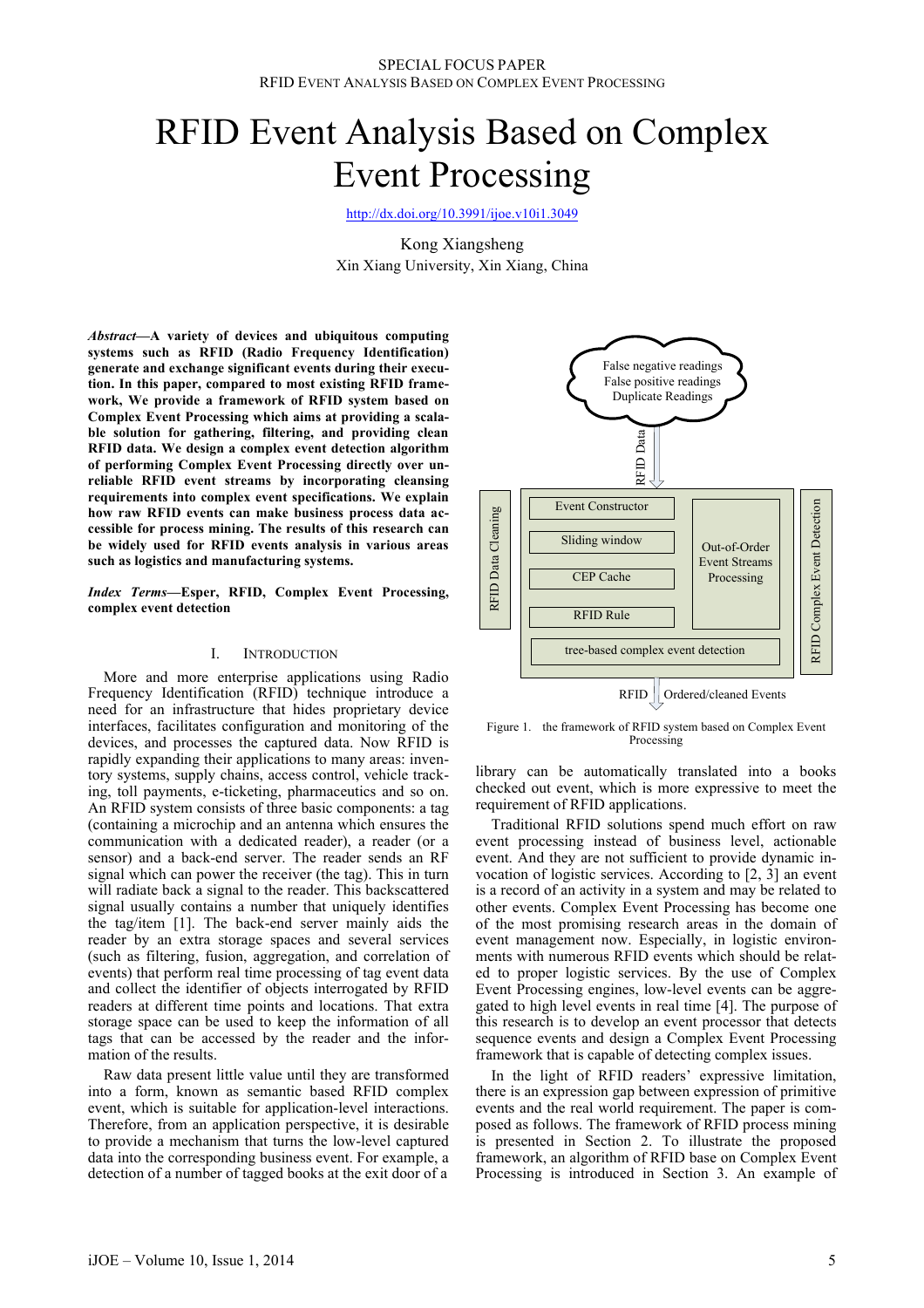RFID process mining is explained with some process mining techniques with the implemented system in Section 4. Finally, Section 5 concludes this paper.

## II. FRAMEWORK OF RFID SYSTEM BASED ON COMPLEX EVENT PROCESSING

The primary differences between the RFID technology and others lie in the real-time events detection and automatic information gathering without human interaction. RFID technology has dramatically lowered the cost of data acquisition. The framework of RFID system based on Complex Event Processing aims at providing a scalable solution for gathering, filtering, and providing clean RFID data to the end-user(shown in Fig.1). The first stage is to collect and process events which are generated from RFID readers. The next stage is to combine real-time events in the message queue with past events in the database. The final stage is to analyze transformation events by process mining algorithms [5]. There are two important issues in transforming low-level observations into high-level events. The first issue is RFID data cleaning. The second issue is RFID complex event detection.

# *A. RFID Data Cleaning*

The noisy, low-level data produced by RFID readers is almost impossible to use or comprehend in most but the simplest settings. These devices generate massive sensor data streams, and a variety of primitive physical events can be generated by analyzing them. Since sensor data streams are continually generated, the primitive events are also generated continuously. The continual events can be considered a sequence of primitive events, and recognition of the sequence provides us a high level event, which is easy to understand in the physical world. Generally, these unreliable readings can be formalized in three typical undesired scenarios: false negative readings, false positive readings and duplicate readings, discussed as follows.

True Negative Readings: These readings refer to the case where the reader is reading the tag as being absent and it is truly not in the field of the reader.

False negative readings—RFID data contains significant amounts of false negatives. In general, error rates depend on the equipment used, the object material (e.g., metallic objects or objects containing water have much lower detection rates than other objects), and the orientation of tags and antennas. In this case, RFID tags, while present to a reader, might not be read by the reader at all.

True Positive Readings: These readings refer to the case where the reader identifies the tag to be present while it is in the field of reader.

False positive readings: RFID data may also contain false positives where nearby antennas detect the same tag at the same time. In this case, besides RFID tags to be read, additional unexpected readings are generated.

Duplicate Readings—Duplicate observations are very common in RFID system when multiple readers send signals to a particular item at the same time.

To improve data quality and reader reliability we introduce RFID complex event detection to filter out abnormal and corrupted readings, remove duplicate readings, and smooth readings to assist in recreating missing data from imperfect readers.

# *B. Sliding Window Technique*

Sliding is the process of interpolating to compensate for lost readings and discarding anomalous readings by running a windowed aggregate (in this case, a count) over the cleaned stream. A sliding window is a window with certain size that moves with time. This window is used to define this time interval. Suppose the window size has time coordinate of  $[t1, t1+$ window size], after s time, the coordinate will become [t1+s, t1+window\_size+s]. RFID readings in form of tuples (ReaderID, ObjectID,TimeStamp, ArrivalTime) will enter the sliding window and get expired as time moves. We use the sliding time on the same RFID reader. Solid circle represents the label that has been read, and hollow circle represents the label that has not been read. If <0, pr1, t1>, <0, pr1, t3>, and  $t<1 < t<2 < t<sup>3</sup>$  result is true, it can be speculated that  $< 0$ , pr1, t 2> should also be included in the read set, and it can be added to the output data stream after the sliding time.



Figure 2. Out-of-order Event Stream

## *C. Out-of-Order Event Streams Processing*

Let e.ats and e.ts be the arrival timestamp and the occurrence timestamp of an event e. Consider an event stream S:e1, e2,  $\dots$ , en, where e1.ats < e2.ats < $\dots$ en.ats. For any two events ei and ej  $(1 \le i, j \le n)$  from S, if ei.ts  $\le$  ej.ts and ei.ats  $\le$  ej.ats, we say the stream is an ordered event stream. If however ej.ts < ei.ts and ej.ats > ei.ats, then ej is an out-of-order event. In the example of Fig. 2, the timestamps of events e1--e4 are listed in order. But we can see that event e2 arrives later than event e3, which is called out-of-order [6].

The most common approach on handling out-of-order event streams is to use K-Slack as an a priori bound on the out-of-order input streams. It buffers incoming events in the input queue for K time units until the order can be guaranteed. The biggest drawback of K-Slack is the rigidity of K, which cannot adapt to the variance in the network latencies that exist in a heterogeneous RFID reader network. To overcome above shortcoming, we propose a strategy which improves K-slack according to practical application.

One way to deal with the gush of RFID data is to develop RFID data "concentrators" that help buffer the flow of RFID event streams. We use Adaptive Learning Algorithm to adjust time units, current time is compared to the tag captured time, accordingly, the delay time of current data is obtained, and we use K time units as a standard to estimate the delay time of next time node, in order to adjust time for cache dynamically, and improve agility and adaptability of this algorithm.

The model adopts divide strategy, namely, different types of events in the system will be processed differently. Every event can trigger correlation actions according to rules worked out by Rule Configuration Module.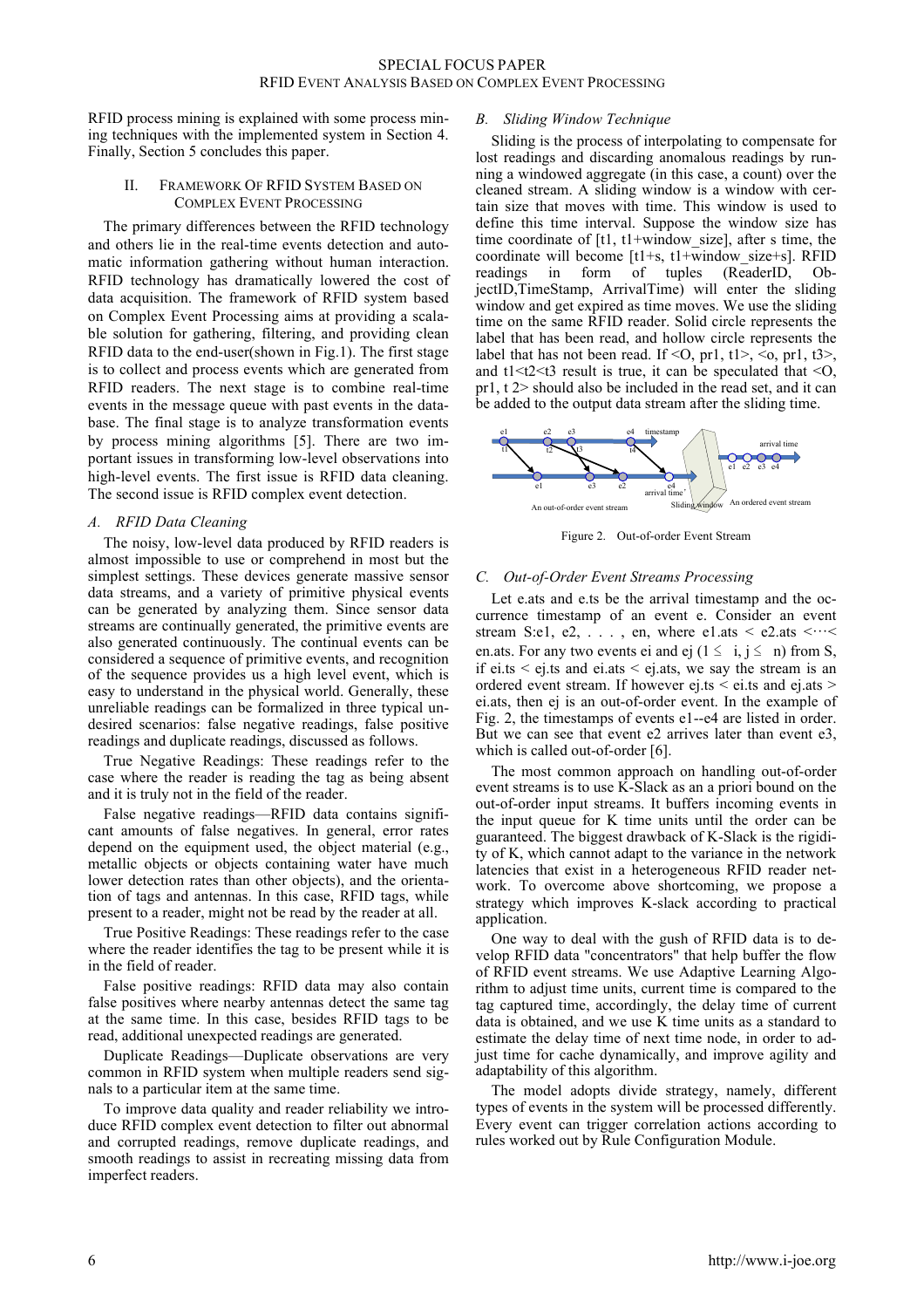# SPECIAL FOCUS PAPER RFID EVENT ANALYSIS BASED ON COMPLEX EVENT PROCESSING

## *D. RFID Rule*

Associating relationship among objects has been identified as a difficult issue for RFID applications [7]. This problem can be solved with this rulebased approach. In [8] is shown how declarative RFID rules can provide powerful support for event processing, including event filtering, event transformation and aggregation, and realtime monitoring. RFID rules can be defined using the following syntax:

Rule (rule\_id, rule\_name) ON {(object).(event)} IF conditionSet= $\{$ (condition\_expression) $\}$ Do actionSet={(object).(action)} End Rule

where conditionSet is a boolean combination of event state including Not ready, Ready, Running, Waiting, Completed, Failed and Aborted etc. ActionSet is an ordered list of actions including Initiate(), Start(), Suspend(), Resume(), Reject(), Fail(), Abort(), Finish() and SendAlert() etc. For example:

Rule (20121215001, initiate\_rule)

ON {CE1.detected}

IF conditionSet= ${RFIDReader.state= Not ready}$ 

Do actionSet={ RFIDReader.initiate(); $RFIDReader.state=$  Ready}

End rule

Rule (20121215002, begin\_rule)

ON {CE2.detected}

IF {SEQ(CE1, CE2), RFIDReader.state= =Ready}

Do  $\{RFIDReader.start() \cdot RFIDReader.state= = run$ ning}

End Rule

#### *E. RFID Complex Event Detection*

Definition 1: RFID primitive event. A RFID primitive event is an observation read by the RFID reader from tags. It is the basic unit of events. It is defined as:

(ReaderID, ObjectID, TimeStamp, ArrivalTime)

This is a four-tuple, which contains the following elements: the ID of reader, the ID of tag, the time stamp of the occurrence of event and the arrival time[9]. TimeStamp records the time that the event providers generate the events. ArrivalTime is the time that events arrive at the back-end server (responsible for processing the event).

Definition 2: RFID complex event: A RFID complex event is the output event of Complex Event Processing engine. During the processing period, Complex Event Processing engine will operate upon RFID basic events according to specified user definition or real-time application requirement.

Definition 3: RFID Event Expression and Event Operator. In this paper, a composite event is defined by applying an event operator(shown in Tab.1) to constituent events that are primitive or other composite events.

For example if the complex event CE1 (or CE2) is formed by three primitive events PE1, PE2, PE3 (or PE1, PE2, PE3) captured by an reader, the format is like this:

CE1 { ReaderID, (PE1 $\triangle$ PE2 $\triangle$ PE3), Timestamp, ArrivalTime }

CE2 { ReaderID, SEQ(PE4,PE5,PE6), Timestamp, ArrivalTime }

In the absence of event operators, several rules are required to specify a composite event. Furthermore, some control information needs to be made a part of a rule specification.

| <b>TABLE L</b>                           |  |
|------------------------------------------|--|
| RFID EVENT EXPRESSION AND EVENT OPERATOR |  |

| <b>Operator</b> | <b>Example</b>                | Meaning                                                                                                                                             |
|-----------------|-------------------------------|-----------------------------------------------------------------------------------------------------------------------------------------------------|
|                 | $E_1 \wedge E_2$              | Both $E_1$ and $E_2$ occur without occurrence<br>order                                                                                              |
|                 | $E_1 \vee E_2$                | Either $E_1$ or $E_2$ occurs<br>without<br>occurrence order                                                                                         |
| $\sim$          | $\sim$ E                      | E does not occur                                                                                                                                    |
| <b>SEQ</b>      | $SEQ(E_1, E_2)$               | Sequence of $E_1$ and $E_2$ , $E_2$ occurs under<br>the condition that E1 has already<br>occurred                                                   |
| <b>TSEO</b>     | $TSEQ(E_1,E_2,t_{e1},t_{e2})$ | Based on the sequence of $E_1$ and $E_2$ ,<br>calculate the time distance between those<br>two events                                               |
| <b>WITHIN</b>   |                               | WITHIN operator specifies that an<br>WITHIN(SEQ( $E_1, E_2$ )) instance of $E_2$ needs to happen after an<br>instance of $E_1$ but within t from it |

After the application logic was interpreted as complex events, we should consider an effective algorithm for RFID event detection. RFID Complex Event Detection Algorithm was proposed in [10]. We use the tree-based structure to detect RFID complex events. The main idea of the tree-based complex event detection approach is to construct matching trees from complex event mode. In a matching tree, leaf nodes represent primitive events and other nodes denote the composition of events. Fig.3 demonstrates an example of graphical representation of complex events: WITHIN(TSEQ (E1 AND E2, 0.1sec, 1 sec); E3, 10 min).



Figure 3. An Example of Graphical Representation of Complex Events

RFID primitive events are predefined in the RFID system and are detected at the time of occurrence. RFID composite events compose of more than one event and it can be either a primitive event or a composite event itself. Thus, RFID composite events can be detected at the time when the last constituent of an event expression occurs or over an interval. RFID composite event detection involves two steps: (1) checking the detection condition based on the operator semantics, and (2) time of detection[11]. In applications where event detection along a sliding time window is needed, continuous context can be used. This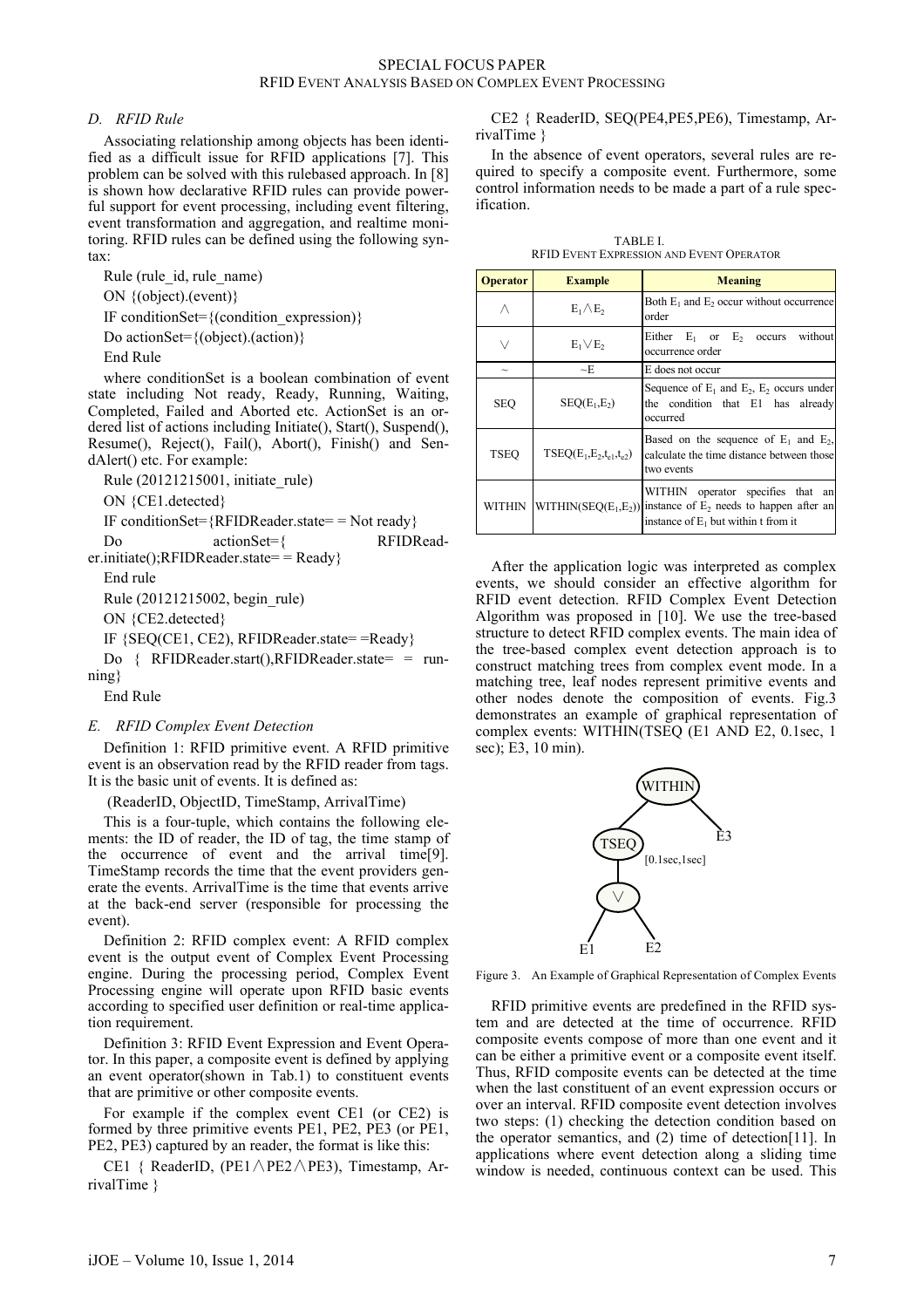context is especially useful for tracking trends of interest on a sliding time point governed by the initiator event.

#### III. ALGORITHM OF RFID SYSTEM BASED ON COMPLEX EVENT PROCESSING

We show a baseline implementation of denoising as shown in Algorithm 1. The input of the algorithm RFID system based on Complex Event Processing: RFID rules set:  $R = \{r1, r2, \ldots, rn\}$ , primitive event set: E={e1,e2,...,en}.Output: The set of detection result H. At the beginning of algorithm, we construct event tree T according to the RFID rule r in set R, then we initiates T by the following steps.

(1) Propagate interval constraints from the root node of T in a top-down way.

(2)Set counters for every non-leaf node. And the number of counters depends on the number of child nodes. These counters increases when the node is activated, while decreases when a match occur.

(3)Build node event queues for each leaf node in T.

(4) Assign flags for each non-spontaneous node, and build expected event queues for them.

| Algorithm 1 Baseline denoise (params: window size, threshold)          |  |  |  |
|------------------------------------------------------------------------|--|--|--|
| $WINDOWBUFFER \leftarrow \text{empty queue } \{ FIFO \text{ queue to}$ |  |  |  |
| hold sliding window of readings                                        |  |  |  |
| loop {loop forever for next incoming reading}                          |  |  |  |
| INCOMING $\leftarrow$ the next reading                                 |  |  |  |
| append INCOMING to the end of WINDOWBUFFER                             |  |  |  |
| $EXPIRETIME \leftarrow INCOMING.time stamp - window size$              |  |  |  |
| while the head of WINDOWBUFFER is older than                           |  |  |  |
| EXPIRETIME do                                                          |  |  |  |
| remove the head of WINDOWBUFFER                                        |  |  |  |
| end while                                                              |  |  |  |
| $COUNT \leftarrow$ count of readings in WINDOWBUFFER whose key         |  |  |  |
| equals to INCOMING.key                                                 |  |  |  |
| if $COUNT$ > threshold then                                            |  |  |  |
| for each of the reading R in WINDOWBUFFER                              |  |  |  |
| with key equals to INCOMING.key do                                     |  |  |  |
| if R has not been output before then                                   |  |  |  |
| output R                                                               |  |  |  |
| set STATE-OF-OUTPUT as true                                            |  |  |  |
| end if                                                                 |  |  |  |
| end for                                                                |  |  |  |
| end if                                                                 |  |  |  |
| end loop                                                               |  |  |  |

# IV. PERFORMANCE STUDY

For experiments, a random RFID reading generator was created, which generates RFID tag reading according to a Poisson process. The Poisson process generates tag readings with random arrival time, while the arrival time conforms to a Poisson distribution with a chosen average tag arrival rate. Each generated tag reading repeats for 10 times, with some chosen noise level (a certain percentage of the reading are noise). In the environment, our algorithm still achieves the shortest tag identification time(shown in Fig.4). In this environment, however, we observe performance gaps between the time-optimal and the analytical values as the tag number is increased. Our analysis on this phenomenon has found that the gaps come from the accumulated estimation error related to strong limitation of frame size.

## V. CONCLUSIONS AND FUTURE WORK

In this paper, we provide an RFID event-based triggering method of logistic processes managed by a BPM system. This event notification mechanism is based on the improved ECA rules. And our study proposes a framework to merge both RFID event processing and logistic process management that can implement ubiquitous logistic process management system. Complex Event Processing engine could extract the time, causal, hierarchical and other relationship among RFID events based on user's defined rule. Thus it could discover more high level, actionable information behind primitive events. These business level events could be regarded as the trigger of a new internal or external activity, invoke or change those eventdriven activities.

There are several other opportunities for future work as well. First, a practical comparison of the presented papers, solutions, methods, and tools should be performed by using or defining a benchmark designed for this purpose. A practical comparison could show the concrete differences between the different tools in terms of speed, memory consumption, accuracy, and other aspects. Another future direction could be to participate in the development of an open source Complex Event Processing solution, e.g., Esper, thus gaining valuable practical experience. Although this survey tries to comprehensively overview the ongoing research results of the event processing research area, it could be extended with real experiments coming from the development of practical Complex Event Processing applications.



Figure 4. Duplicate Elimination: Delay under Different Arrival Rates

#### **REFERENCES**

- [1] Oleksandr Mylyy, "RFID Data Management,Aggregation and Filtering", Proceedings of the 31st International Conference on Very Large IAJIT First Online Publication Data Bases Seminar on RFID Technology, 2007, pp. 6–154.
- [2] Xue Yinghua and Liu Hongpeng, "RFID-based intelligent storage and retrieval systems in automated warehouse", Journal of Software, Vol 6, Issue 9, 2011, pp. 1844-1850.
- [3] M. Safkhani and M. Naderi, "Cryptanalysis and Improvement of a Lightweight Mutual Authentication Protocol for RFID system", 7th International ISC Conference on Information Security and Cryptology, 2010, pp. 57–59.
- [4] Songsen Yu, Yun Peng, Jian Yang and Jiajing Zhang, "The design and realization of a lightweight RFID mechanism integrating secu-